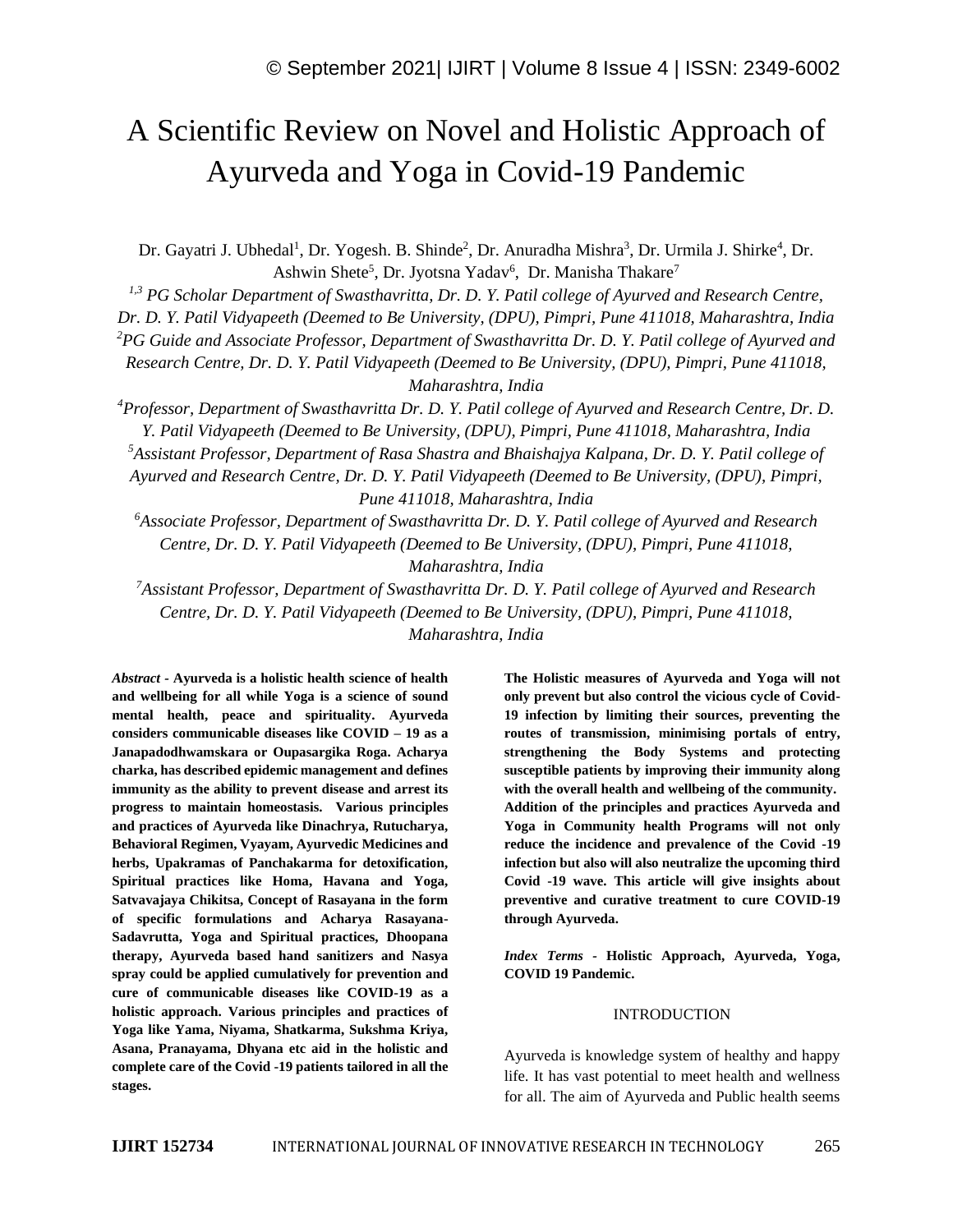to be in line with each other. The Ayurvedic practice is not just for those who are diseased but also for those who are healthy to protect their health status. The main ayurvedic aim is to build immunity among individual during the midst of the Coronavirus pandemic. In Ayurveda, a concept similar to the epidemic is narrated by Acharya Charaka under a broad heading 'Janapadodhwamsa'.The word 'Janapadodhwamsa' comprises of two words Janapada (large population) & Udhvamsa (destruction) which means the diseases affecting & causing damage of a large number of people; similar to pandemic. Factors which are common to the community like air (Vayu), water (Jala), habitat (Desha) and seasons (Kala) are responsible for 'Janapadodhwamsa'.These factors prove to be true even today in perspective of different Pandemic situations like COVID.

COVID 19, according to Ayurveda is caused by vitiated Vayu (droplets) and vitiated Desha. Thus, Herbal Fumigation (Hawan) with ghee and Vayu shuddhikara drugs was advocated and was found useful. Similarly, Sushruta has given the concept of Aupasargika Roga for the communicable diseases and different modes of transmission are also well explained. Avoiding these factors of transmission is nothing but the modified practical version of COVID prevention viz. social distancing, avoid gathering, frequent hygiene, sanitization, wearing mask etc. (1)

Corona virus causes illness ranging from the common cold to more severe diseases. (2) Correlating the clinical features described by various authorities the symptoms of COVID-19 mostly correlate with Vataja or sometimes Vata Kapha Jwara usually in a Saama avastha can be grouped under Aagantuja jwara which is caused by Virus (Foreign body) with vatta, pitta dosha involved in abhayantra roga marga and puphusha as its adhisthana with Droplet mode of transmission.It is the Aama which may provoke pitta and kapha at a later stage making it a Vatolbana Sannipata in the more advanced stages.

The predominant pulmonary involvement of covid-19 can be explained by the commonality of pranavaha srotas vitiating factors with that of vata. Most of the cases started by the end of February and the beginning of March, i.e., end of Shishira ritu and beginning of Vasantha ritu. The period was Ritusandhi, i.e., junction period of two ritus, where it is said that the time is apt for the occurrence of any disease as the immunity of individuals would have reduced.

The concept of prevention of disease is the unique specificity of Ayurveda similar to innate and acquired immunity, the Ayurveda concept of immunity (Bala or strength) is classified as natural (Sahaja), chronobiologic (Kalaja), and acquired (Yuktikrut).

The holistic approach of Ayurveda toward promoting health (Swasthavritta) includes therapeutic cleansing procedures (known as Panchakarma) and certain immunomodulators (known as Rasayana) to boost the immune system. Building immunity requires time.

There may be some asymptomatic carriers who could transmit the virus to other apparently healthy people. Hence, physical and social distancing for all would be essential to avoid any transmission.

Ayurveda encourages every individual to take this pandemic as an opportunity to improve their daily lifestyle, eating and hygiene practices to boost their immune system, as a precautionary measure to protect themselves from this pandemic and any future health epidemics to come. Ayurvedic General Principle of Prevention and Cure of all the Diseases In Ayurveda, treatment strategies of disorders are established on the base of three pillars i.e.

| Nidana<br>1.<br>Parivarjana<br>(avoidance<br>οf<br>etiological factors) | with<br>Dhoopana,<br>Bhootanashak<br>Dravyas(antimicrobials)                                             |
|-------------------------------------------------------------------------|----------------------------------------------------------------------------------------------------------|
| 2. Apakarshana                                                          | Panchakarma-<br>complete<br>disease-<br>elimination of<br>causing morbid substances<br>by purifying body |
| 3. Prakriti Vighata                                                     | Rational use of medication,<br>Chikitsa,<br>Rasayana<br>Sadvrittapalan.                                  |

Ministry of AYUSH has given certain guidelines for the Public Health in the view of Covid -19 Pandemic time to time. (3)

The general measures for respiratory illnesses described in Ayurveda such as consumption of hot water, herbal decoctions, gargling with medicated water, steam inhalation, and local applications may be helpful for symptomatic relief in mild cases. Several non-pharmacological measures are advocated in Ayurveda for holistic health, including diet, sleep, mental relaxation, lifestyle behaviour, and Yoga. (4) Ayurveda explains the stages of disease in 6 stages, concept of prevention can be applied at each level of kriyakala. Ayurvedic management principles for Covid 19 is Preventing the virus entering to our body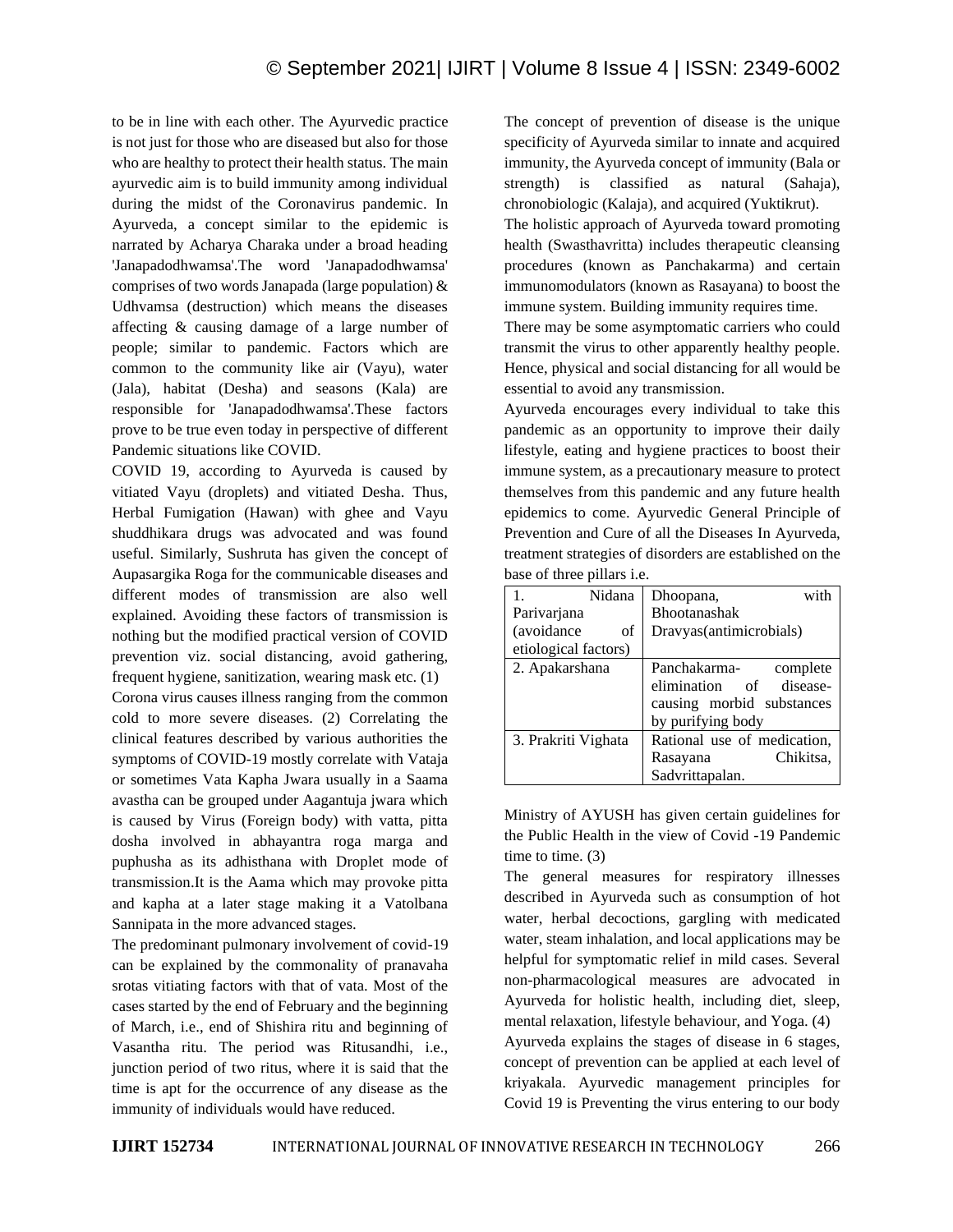cells by various prophylactic measures in appropriate and required form and dosage like intake of Ginger, Garlic, Cumin, Coriander, Cinnamon, Clove, and Turmeric in prescribed quantity for its prevention. (5) Further, stopping its replication if it gets inside the cells by symptomatic ayurvedic management and finally, reducing the damage that occurs to our tissues by restoration through Rasayana therapy. (6)

Acharya Charaka in his treatise, has explained that Tikta rasa aushadi should be given during Jwara kala. (Bitter taste dominant medications). (7)

Accordingly, considering the prakriti of the individual, roga and rogi bala, kala and adhisthana of roga the treatment of different type of jwara is to be decided. (8)

Since the COVID is vatapittaja vyadhi, there are a large number of Ayurvedic medicines that are currently in use for all types of Vata-Kaphaja diseses. (9)

The regulated diet played an important supportive role in the cure.

The diet is advised so that it did not further aggravate the doshas, is easy to digest (laghu), stimulates the digestive fire (Agni deepanam) and it nourishes the patient.

Kwath which is having ginger, cinnamon and guda (Jaggery), Tea which is made with tulsi, or even mint and cinnamon.

These herbal teas boost our energy. Keeping Agni (digestive fire) strong one can prevent themselves from being infected.

Some home remedies such as herbal tea / decoction (prepared from Tulsi (Basil), Dalchini (Cinnamon), Kalimirch (Black pepper), Shunthi (Dry Ginger) and Munakka (Raisin) advised by Bhaishajya Ratnavali) and Golden milk or Milk medicated with Turmeric in order to improve immunity in pandemic state of COVID -19 can be suggested in addition to above recommendations. (10)

Judicious use of Spices such as ginger, garlic, turmeric, and capsaicin (from chili peppers) while preparation of curry, soups, stews, stir-frys, or salad dressings since such spices have multiple medicinal benefits of improvement in digestive health by kindling the agni and give tough fight against cold and infections by their properties eg. antibiotic, antiinflammatory and antioxidant. (11)

Ayurveda describes many principles and practices related to public health like infectious diseases, immunity, nutrition etc. As prevention is the single option to fight with this dreadful situation and the immunity of the individual plays key role in it.

## MATERIAL AND METHODS

Materials:

Data was collected from

- 1. Samhitas of Ayurveda
- 2. Textbooks and reference Books on Ayurveda
- 3. Reputed Journals of Ayurveda and
- 4. World Wide Web references.

Methodology:

- 1. Collection of references on Ayurveda, Yoga, from different Ayurvedic and Yoga samhitas.
- 2. Collection of references on COVID 19 from Modern Science Textbooks, International Journals, World Wide Web references etc.
- 3. Critical analysis of the references collected in the view of the Holistic Approach specifically Preventive, Curative, Health Promotive benefits and drawing the conclusions.
- 4. Critical analysis of the references collected in the view of the Holistic Approach specifically Preventive, Curative, Health Promotive benefits
- 5. Drawing the conclusion on the basis of Critical Analysis.

## NEED FOR STUDY

This study will be immensely beneficial in understanding the importance of Ayurveda & Yoga in Covid-19 pandemic and will specifically focus on the Role of Preventive, Promotive, Curative and Restorative Ayurveda Management of Covid-19.

Awareness and education of preventive measures and management of Covid 19 is important. The current understanding of COVID-19 indicates that good immune status is vital to prevention and to safeguard from disease progression.

This article gives insights to all the Ayurvedic measures and principles required for holistic integrated approach of treatment through Ayurveda and Yoga resulting in Physical, Mental and Spiritual healing, and serving the entire humanity in these pandemic times by further boosting immunity and prevention from disease progression.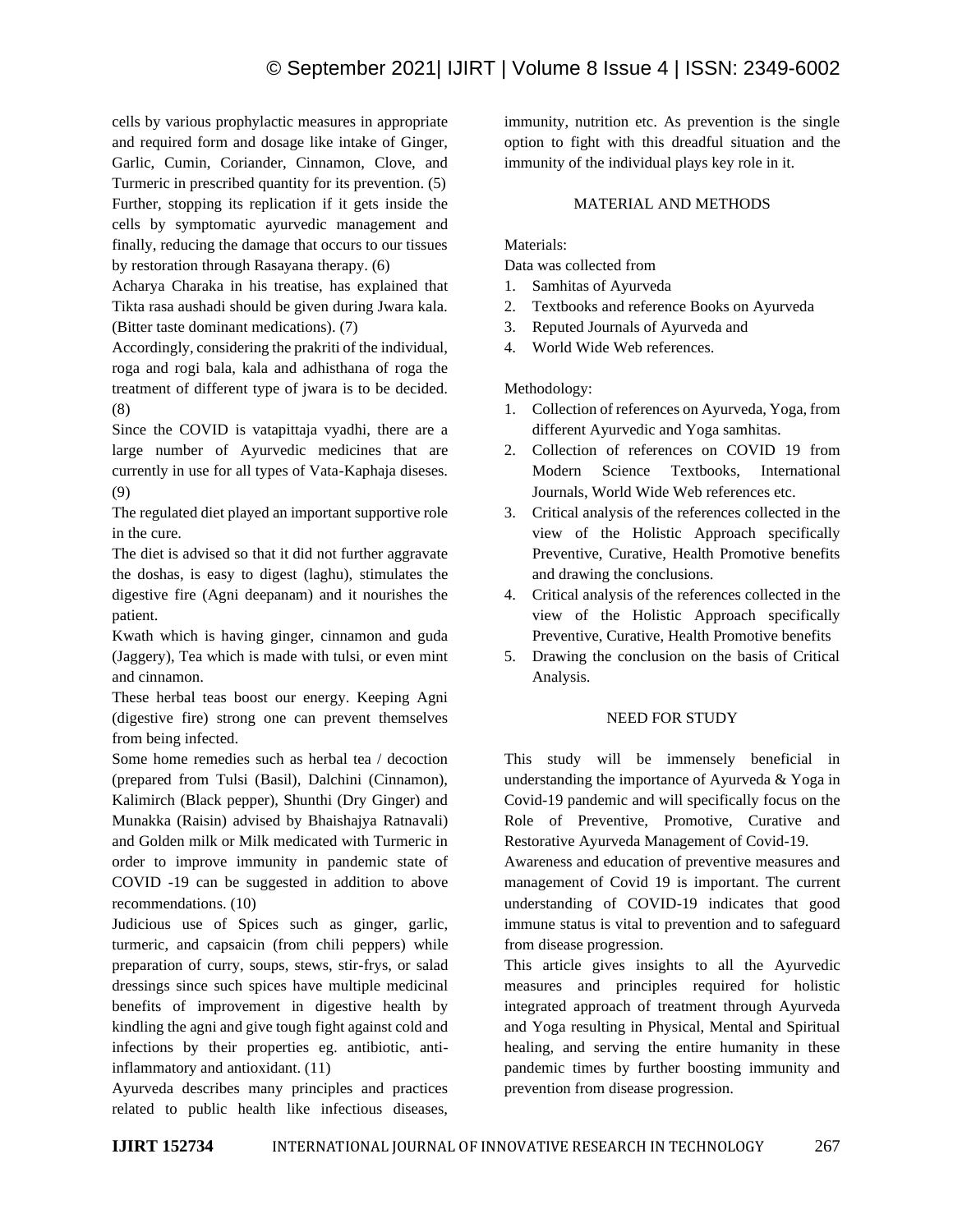Critical Anaylsis of the collected References: 1.Dhoopana Karma (12)

- a. Preventive Benefits: It can be used for massive and local sterilization in Pandemics like COVID as it is invasive form of route of herbal drug administration to avoid further spread of contagious diseases through contaminated air.
- b. Curative Benefits: Various Dhoopana yoga in contagious disorders like viral fever, Jwara or Kustha suggests its antimicrobial activity. Almost all the Dhoopa ingredients have action of deodorant, antiseptic, insecticidal, anti-pyretic, anti-inflammatory etc.
- 2. Personal Hyegiene Measures : (13)
- 1. The Sadvruutta regimes should be followed strictly by patient, family members, visitors, employees, and care providers.
- 2. Preventive Benefits: Maintaining respiratory hygiene and cough etiquette with the help of covering mouth and nose with tissues or hankercheifs while sneezing, coughing and proper disposing such used items is important.
- 3. Washing hands with Ayurvedic Decoctions regularly especially after contact with respiratory secretions along with the use of hand gloves carries importance.
- 4. Maintaining specific distance while communicating, avoiding visiting at public places prevents exposure of causative factors and checks over the transmission of infection.
- 5. Curative Benefits: Kwath, Phant and Arka Kalpana with specific Ayurvedic drugs checks over transmission of pathogens from source of infection. Application of both these nonpharmacological interventions plays key role for prevention of COVID-19

3.Ayurvedic Siddha Jalas: Liquid Remedies : (14)

- 1. Use warm water or boiled with herbs like ginger (Zingiber o\_icinale) or coriander (Coriandrum sativum) or basil (Ocimum sanctum/Ocimum basilicum), or cumin (Cuminum cyminum) seeds etc., for drinking purpose.
- 2. Hot liquid is considered to be superior to cold liquids in the management upper respiratory tract infections.
- 3. Warm water (Ushnodaka) is specically advised by Ayurveda in the conditions of Jwara and it acts as

Amapachaka. It is also a part of Langhana. Ushnodaka is specically mentioned in Janapadodhwamsaniya Adhyaya, which itself proves its indication for the pandemic conditions like COVID 19.

- a. Preventive Benefits: Traditionally, warm water is consumed in many parts of India as a popular home remedy for many ailments like fever, inflammation, metabolism, and allergy such as rhinitis and asthma.
- b. Curative Benefits: Hot water drinking also relieves spasm and checks the entry of virus through its portal. Moreover, warm water is an easily available and simple modality which anyone can adopt. These herbs are proposed for the reason that these are known to be broadspectrum antivirals.

| <b>Spices</b>            | <b>Used-Parts</b> | Latin Name                    |
|--------------------------|-------------------|-------------------------------|
| 1. dry ginger            | rhizhomes         | Zingiber officinale           |
| 2. yashtimadhu           | rhizhomes         | Glycyrrhiza glabra            |
| 3. nut-grass             | rhizhomes         | Cyperus rotundus              |
| 4. khus                  | roots             | Vetiveria<br>zizanioides      |
| 5.Indian<br>sarsaparilla | roots             | <b>Hemisdesmus</b><br>indicus |
| 6. coriander             | seeds             | Coriandrum<br>sativum         |
| 7. fennel                | seeds             | Cuminum cyminum               |
| 8. cinnamon              | <b>barks</b>      | Cinnamomum<br>verum           |
| 9. catechu               | barks             | Acacia catechu                |

4.Ayurvedic Spices for Covid -19 (15)

5. Gandusha and Kavala Regimen for Covid -19 (16) Methodology: Gargle with warm water added with a pinch of turmeric and salt.

Water boiled with Triphala or Yashtimadhu (Glycyrrhiza glabra) also can be used for gargling.

- a. Preventive Benefits: The oils or oily decoctions in gargles (gandusha) or mouth rinses (kavala) clean the oral cavity, pharynx, and tonsillar area and are likely to coat the mucosa as biofilm and induce additional immunomodulatory, antioxidant, and antimicrobial benefits. Warm liquids and oils cleanse the mouth and throat thoroughly.
- b. Curative Benefits: Gargles with these medicated decoctions have beneficial effects in xerostomia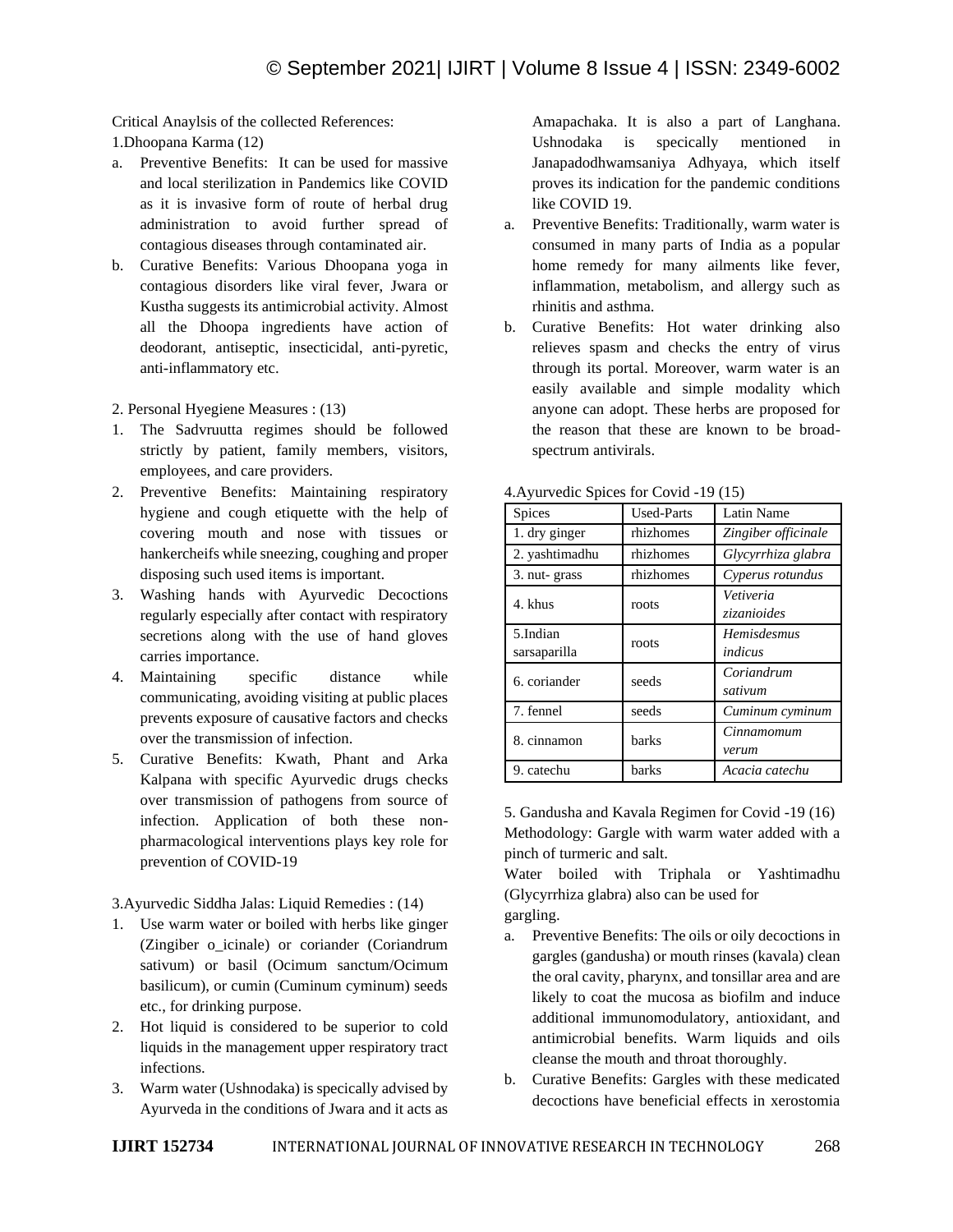(dry mouth), postoperative sore throat, oral ulcers, gingivitis, and bacterial growth. Salt water (Jala neti) is recommended in Yoga texts to cleanse nasal passage.

| Ayurvedic Herbs for | Parts Used  | Latin Name     |
|---------------------|-------------|----------------|
| Gargles/mouth rinse |             |                |
| 1.Turmeric          | Rhizome     | Curcuma Longa  |
| 2. Yashtimadhu or   | <b>Stem</b> | Glycyrrhiza    |
| Liquorice           |             | Glabra         |
| 3. Neem             | <b>Bark</b> | Azadiracta     |
|                     |             | Indica         |
| 4. Catechu          | Bark        | Acacia Arabica |

## 6. Pratimarsha Nasya : (17)

Methodology : Nasal instillation/application of medicated oil (Anu taila or ShadbinduTaila) or plain oil (Sesame or Coconut) or nasl application of cow' s ghee Goghrita) once or twice in a day, especially before going out and after coming back to home.

- a. Preventive Benefits : As Nasya oleates the Nasal Cavity, it prevents the entry of Covid19 virus in the respiratory tract. This will act as a bio mask and strengthen the mucous membrane of the nose as a first line of defence. It is useful for creating the unfavourable environment for the Covid19 virus.
- b. Curative Benefits: Nasya expels out the cougha from Nasal Cavity, Sinuses, Cribriform Plate of ethmoid bone and oral cavity. Hence it is useful for creating the unfavourable environment for the Covid19 virus.

7.Bashpa Snan and Steam inhalation (18)

- a. Preventive Benefits: It improves nasal conditioning, nasal mucus velocity, and reduces congestion and inflammation. This may protect the respiratory tract from pathogen entry.
- b. Curative Benefits: Steam inhalation (with aromatic oils such as menthol) provide satisfactory clinical relief in nasal and throat congestion, bronchoconstriction, headache, and sinusitis.

8. Chyawanprash : (19)

• Chyawanprash – a polyherbal formulation containing Amla as the main ingredient is considered as an important practical version of Vatatapika Rasayana. Amla has proved to be effective immune booster, immune modulator, rich in vitamin C and effective in strengthening the tissues. Apart from Amla, Chyawanprash also has many other drugs acting on Respiratory system, Cardiovascular system and Digestive system.

Immunoprotective role of Chyavanprash at cellular level mediated by immune stimulation is proven as key in immune cells viz. Dendritic cells, Macrophages and Natural killer cells.

## 9.AYUSH Kwath: (20)

For prevention of the disease progression to symptomatic and severed form and to improve recovery rate, AYUSH Kwath has been included in the National protocol Advisory of COVID 19. Based on the Prakriti of the patient and the environmental conditions, the herbs included in the AYUSH Kwatha can be added or omitted.

Methodology : The proportion of Shunthi and Kali Mirch should be 1/4th of the other ingredients. Moreover, for the persons of Pitta Prakriti and those suffering from acidity, acid peptic diseases, piles, mouth ulcers etc. Amla / Yashtimadhu may also be added. It can also be flavoured with lemon and jaggery. It may also be boiled with milk or prepared as Tea. This has proved to be very effective.

## 10.Golden Milk: (21)

Methodology: Half Teaspoon of Haldi powder in150 ml of hot milk once or twice can be advised.

- a. Preventive benefits: Ayurveda describes "Kshira Ghrita Abhyasa" i.e routine intake of ghee and milk (preferably cow's milk & ghee) as best among the Rejuvenators. Turmeric is having the proven effect as anti-microbial, anti-oxidative immune booster and particularly useful for the diseases of Respiratory tract.
- b. Curative benefits:It helps in the co-morbid conditions like Diabetes Mellitus for which also it is a drug of choice. Thus, Golden milk / Turmeric milk is advised for the prophylaxis as well as treatment of COVID 19.
- 11.Diet guidelines in COVID Management : (22)
- 1. Chew a piece of ginger with a pinch of rock salt 15 to 20 minutes before food to improve appetite.
- 2. Light to digest food preparations like:
	- a. Soups of mung dal or lentil.
	- b. Soups of vegetables, Meat soup.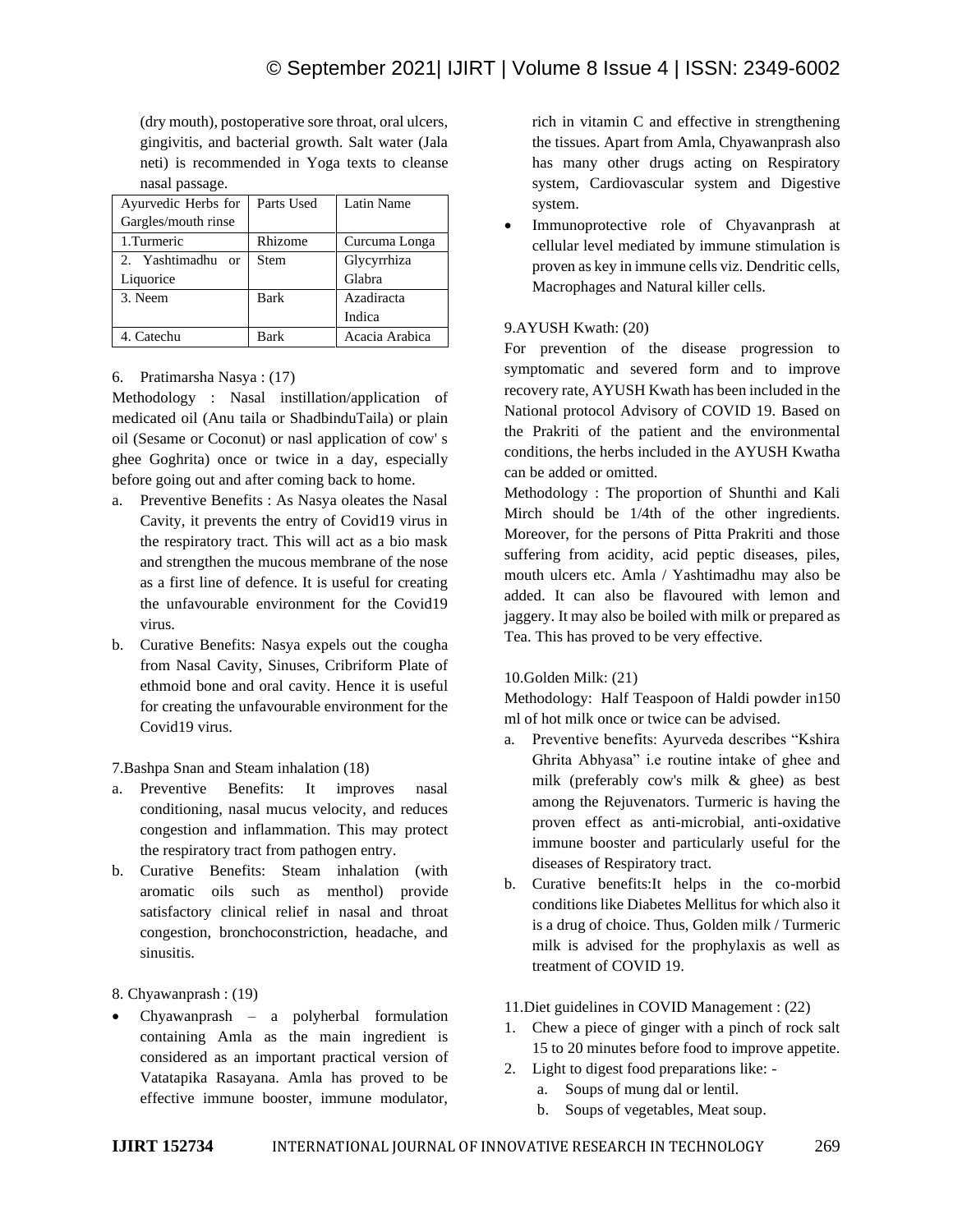- c. Khichadi of rice and mung dal.
- d. Phulka with cows' ghee.
- 3. Vegetables like Gheya, Turai, Bhindi, Sitaphal etc.
- 4. Use spices like jeera, black pepper, garlic, coriander, ginger, Ajwayan.
- 5. If appetite and digestion improve start with normal diet & Quantity of food as per appetite.

|  | 12. Vihara (Behavioural Regimen) (23) |  |  |
|--|---------------------------------------|--|--|
|--|---------------------------------------|--|--|

| Dont's                    | Do's                        |
|---------------------------|-----------------------------|
| 1) Unnecessary            | Maintain distance<br>1)     |
| gathering                 | from each other             |
| 2) Crowding in public     | 2) Do ½ Shakti Vyayam       |
| places                    |                             |
| 3) Sleeping during<br>the | 3) To combat mental         |
| daytime                   | stress and anxiety.         |
|                           | good sleep.                 |
| 4) excessive physical     | Application<br>οf           |
| activity including        | lukewarm oil<br>on          |
|                           | anterior fontanelle,        |
|                           | to reduce stress            |
| 5) Spitting in open       | Shirodhara–<br>$\mathsf{A}$ |
|                           | panchakarma                 |
|                           | procedure is known          |
|                           | to reduce mental            |
|                           | stress and anxiety          |
|                           | can be performed            |

13.Lifestyle modifications in COVID management (24)

- 1. Wake up early in the morning around 5 5.30 am
- 2. Ushahpana: Drink warm 100ml to 640 ml water stored in copper vessel.
- 3. Defecation and Urination.
- 4. Cleansing face and oral cavity.
- 5. Brushing teeth with astringent tooth paste or powder, tongue cleaning.
- 6. Frequent Gargling with warm water added with salt and haldi
- 7. Further washing face with warm water.
- 8. 2drops of Anutail in each nostril.
- 9. Oil application daily at least on head, ear and foot feet (sole), preferably whole body once a week.
- 10. Light physical exercise

## 14.Samshamani Vati :

Guduchi (Giloy) is a wonder herb. It is especially mentioned under the Rogadhikara of Jwara. Moreover, it also is a drug of choice for Rejuvenation. Thus, its daily usage is beneficial as immune modulator and prevents the occurrence of communicable diseases. It can be prescribed as two tablets twice daily with lukewarm water.

15.Rasayana Drugs as Roga-pratirodhak kshmata vardhak in Covid-19 (25)

Below is the list of drugs that can be used as Rasayan in daily regimen

| Sr. | Rasayana-Potential |                      |
|-----|--------------------|----------------------|
| No. | Immunomodulators   | Latin Name           |
|     | Haritaki           | Terminalia chebula   |
| 2   | Punarnava          | Boerhaavia diffusa   |
| 3   | Bhibhitaki         | Terminalia bellirica |
| 4   | Draksha            | Vitis vinifera       |
| 5   | Haridra            | Curcuma longa        |
| 6   | Ashwagandha        | Withania somnifera   |
| 7   | Guduchi            | Tinospora cordifolia |
| 8   | Shatavari          | Asparagus racemosus  |
| 9   | Amalaki            | Phylanthus embelica  |
| 10  | Yashtimadhu        | Glyceriza glabra     |

- a. Preventive Benefits: Rasayana therapy comprises lifestyle, diet, and medicine having properties to enhance growth, retard aging, induce tissue regeneration, and enhance immunity.
- b. Curative Benefits: Rasayana Chikitsa may have direct relevance to the prophylaxis and management of Covid-19 infection by its property of boosting immunity. It also helps in improving mental status of person by relieving mental stress.

16.Yoga for Covid-19 (26)

- a. Preventive Benefits: Yoga including meditation clean our srotas and boost our immunity to keep Coronavirus away and could be a simple and useful home-based practice for the prevention and post-recovery management of COVID-19.
- b. Curative Benefits: Pranayama is known to improve lung function and maintains the balance of ojas (immunity, strength), prāna (vital life force) and Agni (digestive power) in our body. Meditation is found to reduce inflammation markers and influence markers of virus-specific immune response.

## 17.Yoga for Positive Health in Covid 19

1. Sukshma Vyayama (warm up) loosening exercises for all joints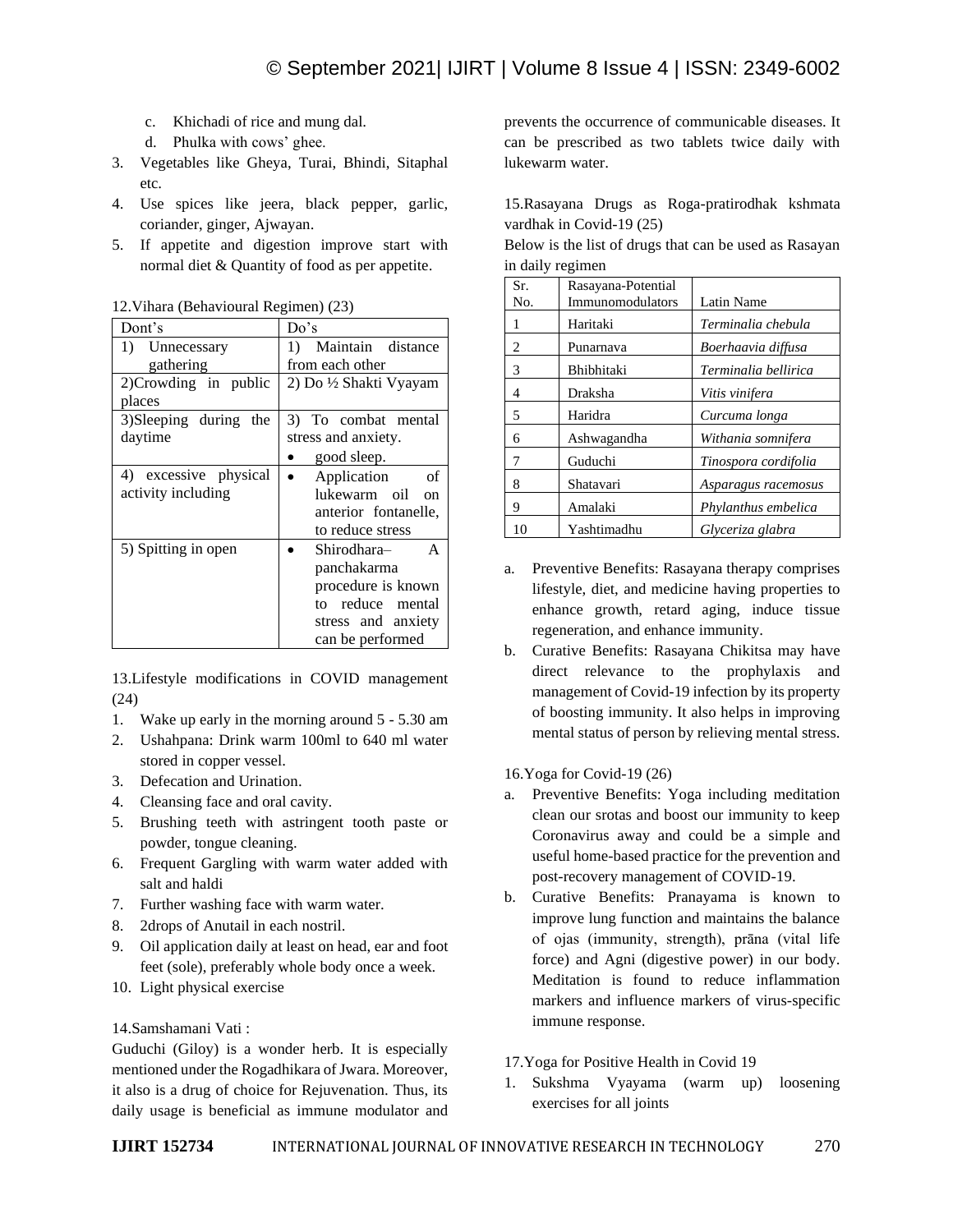- 2. Shatakrma: Nauli, Neti, Dhauti, Basti, Kapalbhati and Tratak
- 3. Sitting postures
- 4. Yogasana in supine postures
- 5. Yogasana in Prone position
- 6. Relaxing postures: Shavasana, Makarasana
- 7. Pranayama: Deep Breathing, Anulom-vilom, Suryabhedan, Kapalbhati
- 8. Meditation: 10 minutes

18.Post COVID Management as per Ministry of Health and Family Welfare Guidelines : (27)

- AYUSH Kwatha 150 ml daily.
- Sanshamani Vati 500 mg BD.
- Ashwagandha Powder  $1 3$  gm twice per day with lukewarm water for 15 days.
- Amla Powder  $1 3$  gm per day.
- Mulethi Powder-  $1 3$  gm twice per day with lukewarm water.
- Chyawanaprasha 1 teaspoonful  $(5 \text{ gm})$  once daily.

\*(Above all medication should be taken by Consulting Ayurveda Physician.)

## **CONCLUSION**

Ayurveda is a holistic health science for health and wellbeing for all while Yoga is a science of sound mental health, peace and spirituality.

Various principles and practices of Ayurveda like Dinachrya, Rutucharya, Behavioral Regimen, Vyayam, Ayurvedic Medicines and herbs, Upakramas of Panchakarma for detoxification, Spiritual practices like Homa, Havana and Yoga, Satvavajaya Chikitsa, Concept of Rasayana in the form of specific formulations and Acharya Rasayana- Sadavrutta, Yoga and Spiritual practices, Dhoopana therapy, Ayurveda based hand sanitizers and Nasya spray could be applied cumulatively for prevention and cure of communicable diseases like COVID-19 as a holistic approach.

Various principles and practices of Yoga like Yama, Niyama, Shatkarma, Sukshma Kriya, Asana, Pranayama, Dhyana etc aid in the holistic and complete care of the Covid -19 patients tailored in all the stages.

Ayurveda and Yoga measures will not only prevent but also control the vicious cycle of Covid-19 infection by limiting their sources, preventing the routes of transmission, minimising portals of entry, strengthening the Body Systems and protecting susceptible patients by improving their immunity along with the overall health and wellbeing of the community.

Addition of the principles and practices Ayurveda and Yoga in Community health Programs will not only reduce the incidence and prevalence of the Covid -19 infection but also will also neutralize the upcoming third Covid -19 wave.

## ACKNOWLEDGEMENTS

The authors acknowledge the financial support received from Dr. D. Y. Patil College of Ayurveda and Research Centre and Dr. D. Y. Patil Vidyapeeth (Deemed to be University), Pune, for their support and encouragement in carrying out this research work.

## REFERENCES

- [1] World Health Organization. Coronavirus Disease.https://covid19.who.int/region/searo/coun try/in. Accessed 18 Sep 2020.
- [2] Mitra P, Misra S, Sharma P. COVID-19 pandemic in India. Ind J Clin Biochem. 2020;35:257–259. doi: 10.1007/s12291-020-00886-6. [PMC free article] [PubMed] [CrossRef] [Google Scholar]
- [3] Interdisciplinary AYUSH Research and Development Task Force. Ministry of AYUSH, Government of India. https://www.ayush. gov.in/docs/clinical-protocol-guideline.pdf. Accessed 16 Sep 2020.
- [4] www.aiia.gov.in
- [5] Pushpa R, Navin N, Pankaj G. Antiviral potential of medicinal plants: an overview.Intl Res J Pharm. 2013;4(6):8–16. doi: 10.7897/2230-8407.04603. [CrossRef] [Google Scholar]
- [6] Charan J, Kaur R, Bhardwaj P, et al. Snapshot of COVID-19 related clinical trials in India.Ind J Clin Biochem. 2020 doi: 10.1007/s12291-020-00918-1. [PMC free article] [PubMed] [CrossRef] [Google Scholar]
- [7] Jagetia GC, Aggarwal BB. "Spicing up" of the immune system by curcumin. J ClinImmunol. 2007;27(1):19–35. [PubMed] [Google Scholar]
- [8] Mathew D, Hsu W-L. Antiviral potential of curcumin. 2018;40:692–699. doi: